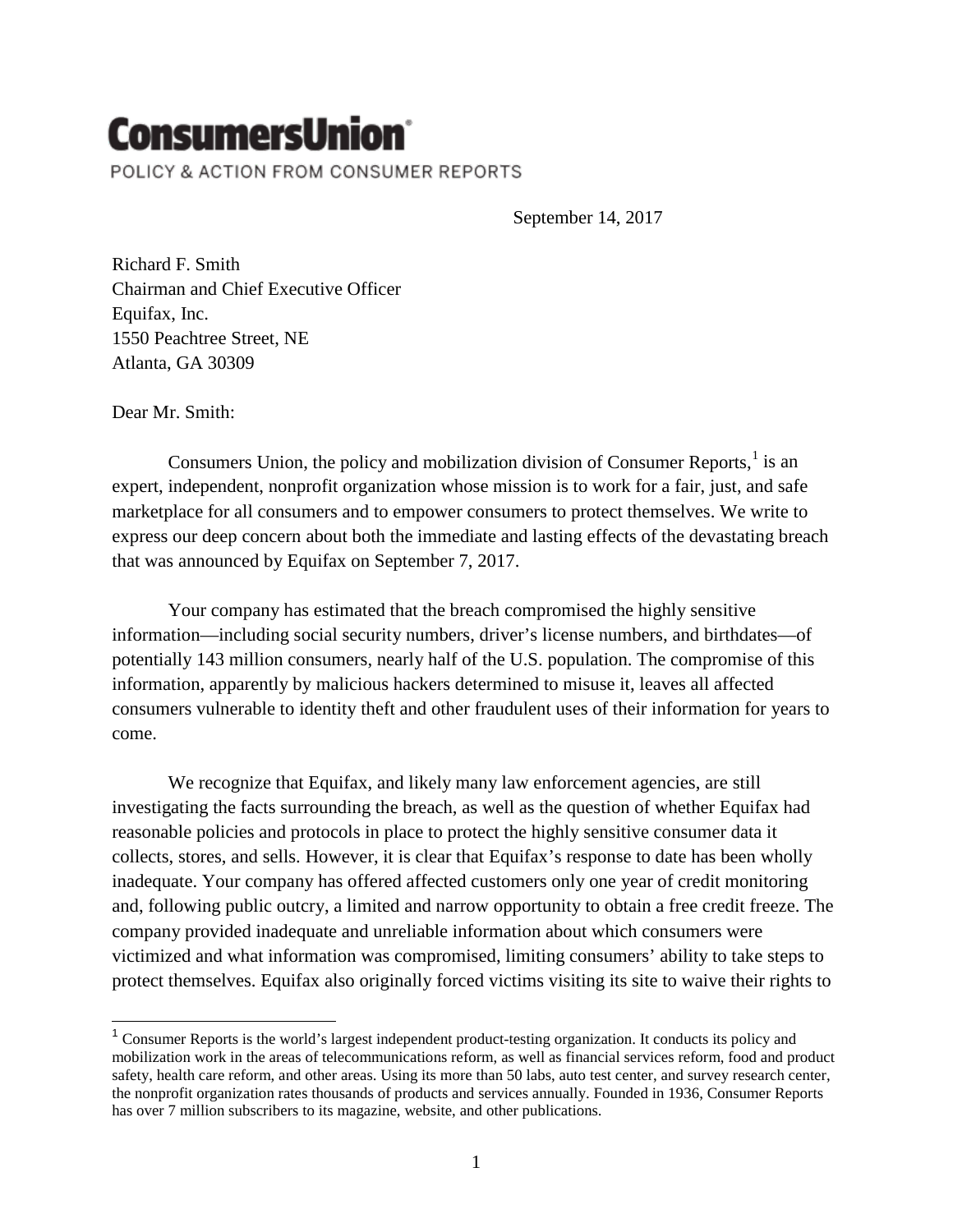sue the company for the harms caused and, following public outcry, has not fully corrected this problem. Further, the company does not appear to have fully investigated—and certainly has not explained to the public—the sales of stock by three top executives just prior to public announcement of the breach. $2^2$  $2^2$ 

Given the extraordinary nature of this breach and the threat posed to nearly half of all Americans, Equifax has a responsibility to offer consumers the best resources and tools to help them protect themselves. We call on Equifax to take the following additional steps to help remediate the serious harm and ongoing risks to consumers:

## **1. Pay for credit freezes.**

Security experts agree that the most effective remedy in the event of the exposure of sensitive data such as social security numbers is a credit freeze. By prohibiting others from accessing their credit records without permission, consumers can take control over their identity in the wake of a breach.

When it announced the breach, Equifax did not initially offer free credit freezes to affected consumers. Then, fully five days later, and only in response to massive public outcry, Equifax announced on September 12 that it was waiving Equifax credit freeze fees for the next 30 days. However, that window of time is still far too short, as consumers still have very little information about the extent of the breach. We urge Equifax to extend this waiver indefinitely and to clarify that (1) consumers who were previously charged will be automatically refunded and (2) Equifax will not charge consumers for subsequent actions to unfreeze and refreeze their records.

Moreover, consumers who wish to freeze their credit in response to Equifax's announced breach still must pay to freeze their records with other major credit bureaus in order to make the freeze effective. Many creditors, for example, consult only one credit bureau for a loan applicant. The sensitive personal information compromised in the breach can thus be used to fraudulently obtain credit and cause other harm without Equifax being contacted. We urge Equifax to pay any fees associated with credit freezes at other credit bureaus so that consumers can prevent their data from being improperly used in connection with other credit bureau records.

# **2. Extend credit monitoring for affected consumers.**

 $\overline{a}$ 

<span id="page-1-0"></span> $2$  Other missteps that should and could have been avoided include: 1) the PIN generated for an Equifax credit freeze should not have been a timestamp of when the consumer requested it 2) consumers should not have been asked for credit card information in order to sign up for free credit monitoring, and 3) Equifax hosted information about the breach on www.equifaxsecurity2017.com, an irregular and easily spoofed domain.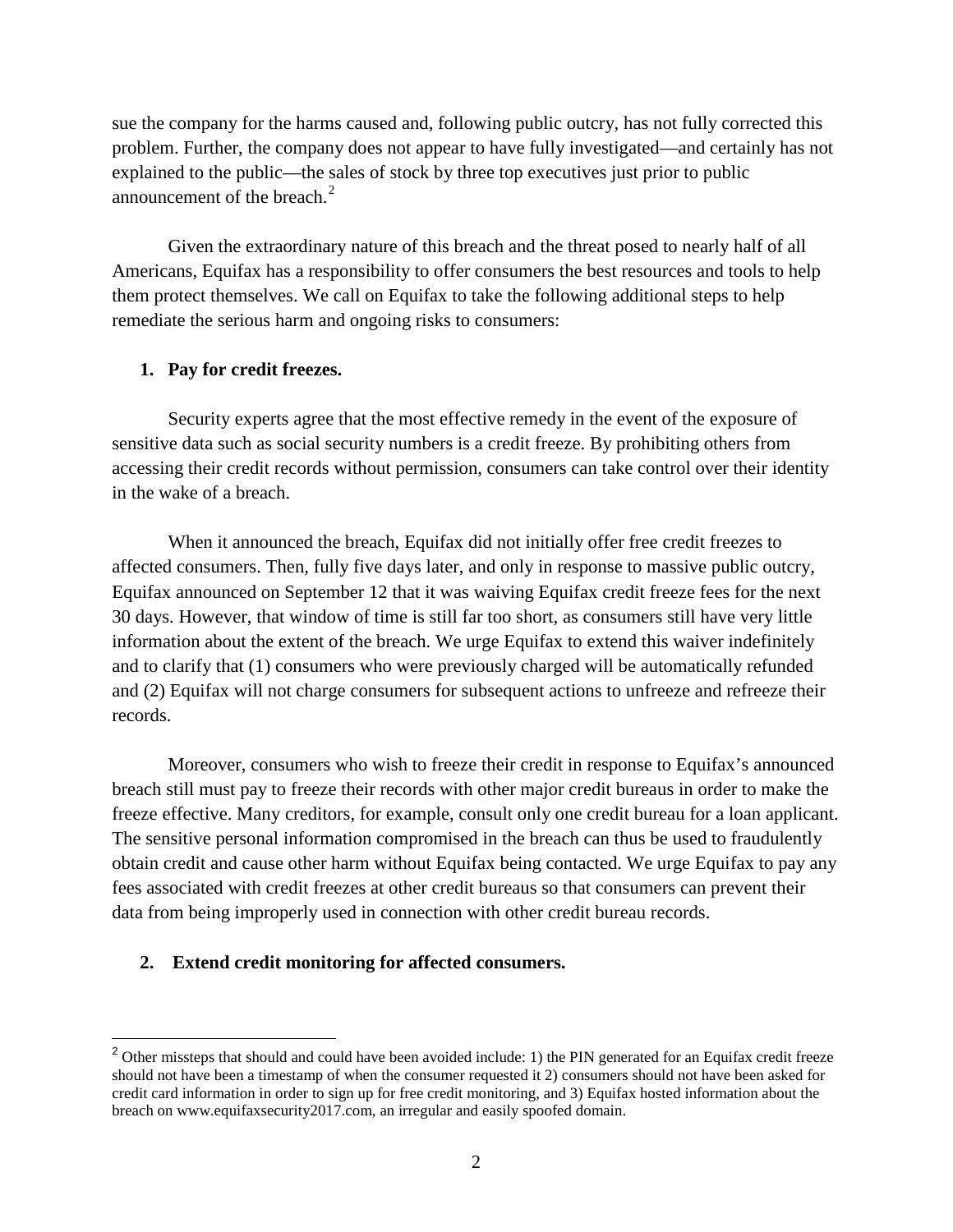To date, Equifax has offered one year of free credit monitoring to consumers possibly affected by the breach. Credit monitoring provides less protection than a credit freeze, but does provide useful and immediate information that could be used to limit the consequences of identity theft after the fact. However, the risks to consumers due to this breach are not limited to one year—data exposed to hackers could be used to open fraudulent accounts several years in the future. For this reason, Equifax should extend credit monitoring indefinitely for all consumers potentially affected by the breach. If Equifax subsequently determines that there is a reasonable likelihood that sensitive data such as a social security number has been breached for certain consumers, Equifax should extend its credit monitoring for those consumers for life.

#### **3. Provide more detailed information about the security incident.**

While Equifax has been aware of the security incident since July, it has to date provided only very vague information about the breach and about what consumer data was compromised. The initial Equifax statement confusingly stated that while the breach "potentially impact[s] 143 million consumers," the company's core consumer and commercial credit databases were unaffected. Providing more information about *which* databases were compromised could help consumers and regulators determine how best to respond.

Moreover, while consumers have been told that the compromised databases *include* information such as social security numbers, email addresses, financial account information, and birth dates, there is no way for consumers to determine what particular data elements were exposed about each of them individually. Equifax has provided a tool for consumers to see if they were compromised, but that tool only indicates "we believe that your personal information may have been impacted by the incident," with no indication of what information was or was likely exposed. Further, consumers have reported inconsistencies in the tool, such as providing different responses for the same personal information submitted through different devices, or indicating likelihood of compromise for invented and implausible names.

To prevent further harm to consumers seeking to protect themselves, Equifax must upgrade its tool to provide more detailed information about precisely what types of data were breached for each affected consumer. Knowing what data was exposed can guide consumers in choosing which steps, in addition to security freezes and credit monitoring, they must take to avert additional forms of identity theft, such as medical or tax fraud. If this tool cannot be fixed or replaced, it should be taken offline immediately, so that consumers do not rely on inaccurate information to their detriment.

Finally, while we understand that the causes of the breach are still under investigation, we call on Equifax to commit to a full public explanation and accounting of the compromise, and what security measures and procedures were in place to protect consumer data. Given the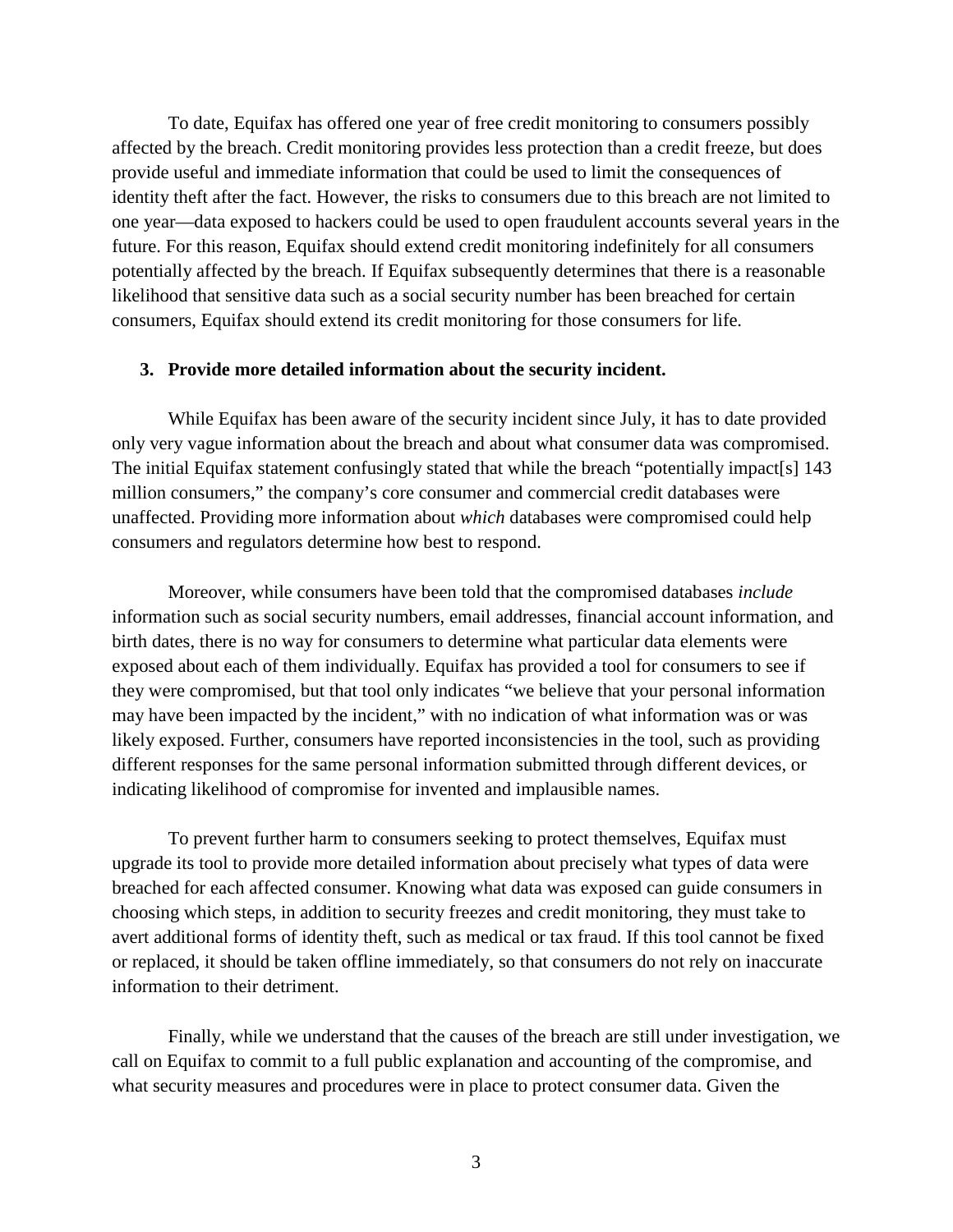sensitivity of the data that Equifax holds, the importance of this data in granting or denying important consumer benefits, and the fact that consumers have little or no control over either, Equifax has a heightened responsibility to be fully transparent about what has happened, in order to minimize the damage and forestall similar episodes going forward.

#### **4. Remove all mandatory arbitration clauses.**

When Equifax announced the breach, its terms of use for the credit monitoring tool stated in fine print that consumers were waiving their rights to sue and instead would submit to mandatory arbitration. Imposing this condition on victims of the breach was met with strong public criticism, and for good reason—forced arbitration deprives consumers of access to public courts of law, undercutting fundamental legal protections.

Equifax has repeatedly changed its story about whether and how the mandatory arbitration clause impacts consumers. Following public outcry when consumers and the media noticed the clause, Equifax announced that it would apply only to the special new credit monitoring service, and not to the breach itself. Even then, another arbitration clause remained in effect for other consumers who signed up for its existing credit monitoring service. Further, all consumers who interact in any way with the site remained subject to yet *another*—and far broader—binding arbitration provision purporting to cover "any claim, dispute, or controversy between You and Us relating in any way to Your relationship with Equifax." Equifax is now saying that none of these clauses will apply to consumers harmed by the data breach *or* who sign up for credit monitoring services. However, the clauses have not been removed and could be changed at any time, so it is still unclear whether or how they could still be used to prevent consumers from having their day in court.

Equifax does a huge disservice to consumers by including mandatory arbitration clauses in boilerplate legal terms forced on consumers. While the information that Equifax collects, stores, and sells play a vital role in the U.S. economy, consumers do not generally make a choice about providing it, and have little opportunity to hold Equifax and the other credit bureaus accountable. Equifax should not try to insulate itself from accountability even further by forcing consumers into private, company-selected panels that operate in secret and are not bound by law or legal precedent.

# **5. Commit to hiring and training sufficient staff to review and process disputes promptly.**

Given the enormity of the exposure, Equifax needs to be prepared for a deluge of problems, and must have sufficient resources on hand to resolve these problems quickly and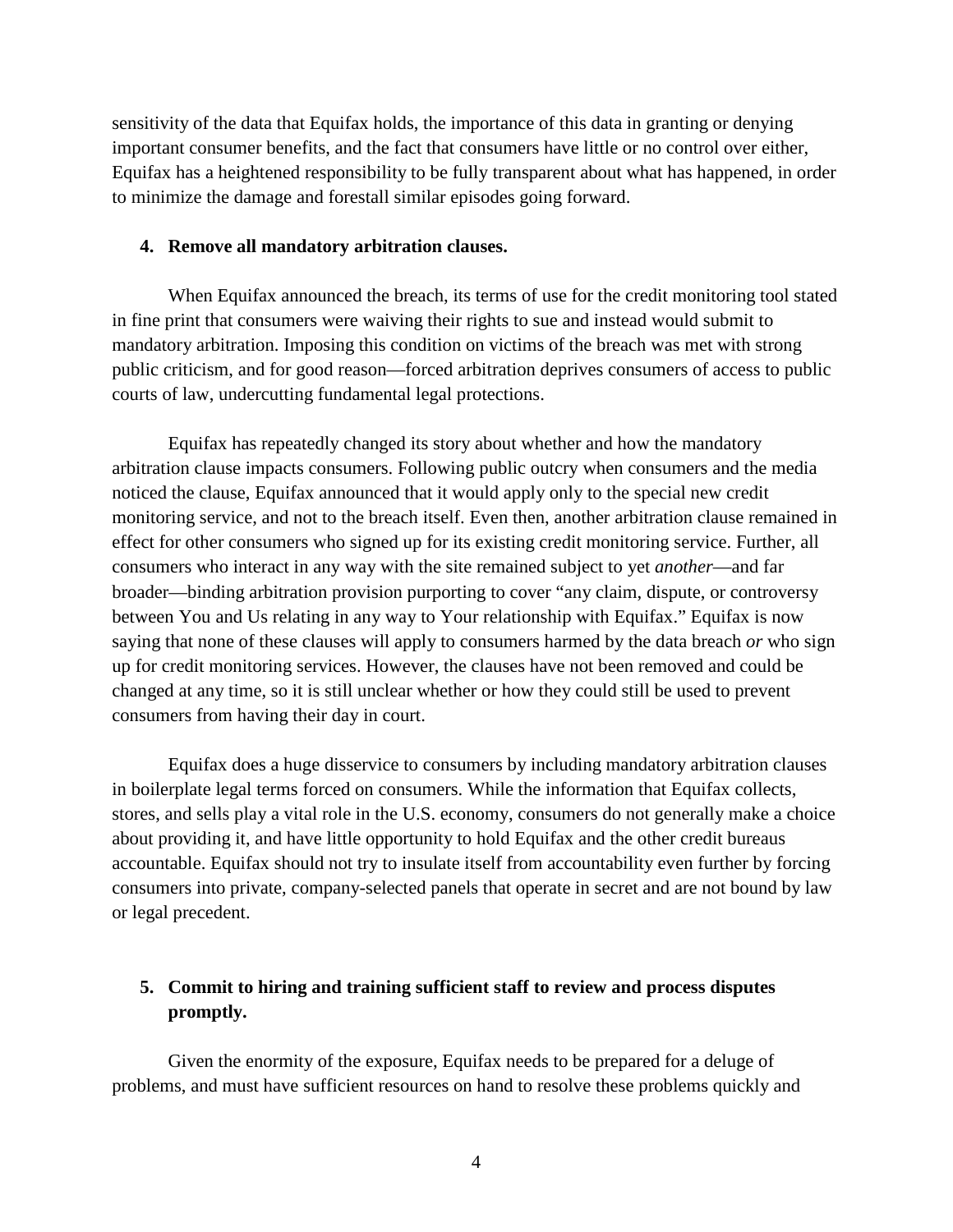effectively. The company should not wait for these problems to pile up and then address a mounting backlog. In addition to hiring more call support staff to address consumer inquiries, Equifax should act now to hire and train the staff needed to keep any backlog from occurring. Equifax should also commit to resolve disputes promptly, consistent with the requirements under federal law.[3](#page-4-0)

#### **6. Set aside a fund to compensate consumers whose data has been exposed.**

As Equifax investigates the full extent of this breach, it will gain a better sense of the potential long-term risks to consumers for identity, tax, and medical fraud. Equifax has an obligation to American consumers to compensate them for the injury they may incur for years to come. Accordingly, Equifax should create a substantial and dedicated reserve account to compensate consumers affected by this breach.

## **7. Investigate allegations of insider trading and hold wrongdoers accountable.**

Finally, we have followed news reports that three senior Equifax executives sold a significant amount of Equifax stock after the internal discovery of the data breach on July 29, but before it became known to the public or to regulators. The timing of these sales—a handful of days after the initial uncovering of a massive security incident—raises major red flags. However, Equifax's initial reaction was disappointing and troubling: first, its press statement sought to minimize the scope of \$2 million in sales as "small." Second, rather than stating an intention to investigate the issue, Equifax casually and summarily dismissed the allegation of trading on nonpublic information with no apparent inquiry at all—much less a rigorous one. It seems surprising that the Chief Financial Officer of the company would not have been notified in advance of the massive liability exposure the breach posed for the company. Equifax should immediately act to preserve all documents and communications of the executives in question, and commit to an independent investigation of the possibility of insider trading.

 $\overline{a}$ 

<span id="page-4-0"></span> $3$  The Fair Credit Reporting Act generally requires that disputes be resolved within 30 days. 15 U.S.C. § 1681i(a)(1)(A).